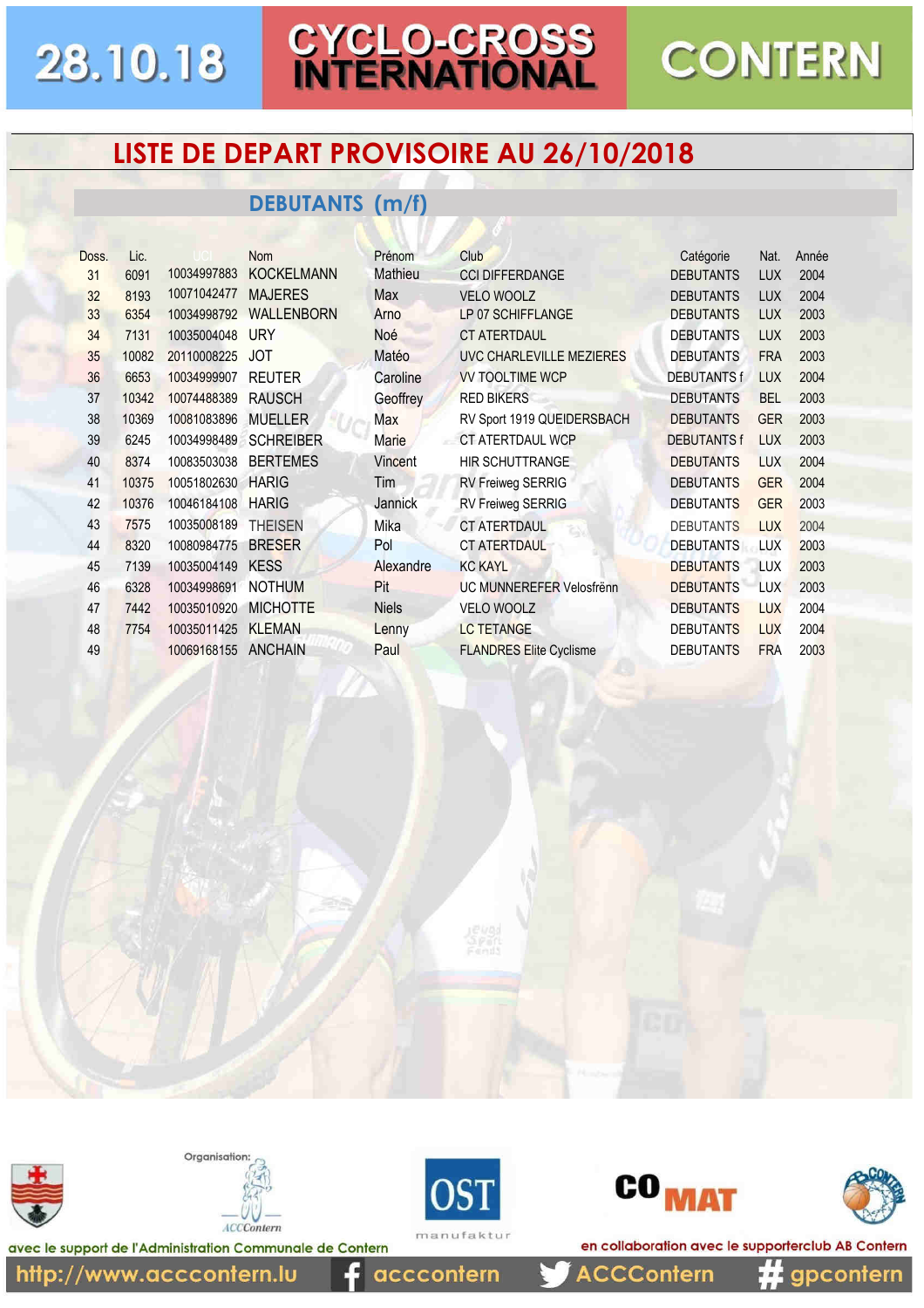## 23.10.18

# CYCLO-CROSS<br>INTERNATIONAL

### LISTE DE DEPART PROVISOIRE AU 26/10/2018

 $(m)$ 

#### **JUNIORS**

| Doss.          | Lic.  | UCI         | Nom                | Prénom                | Club                            | Catégorie      | Nat.       | Année | <b>UCI</b> |
|----------------|-------|-------------|--------------------|-----------------------|---------------------------------|----------------|------------|-------|------------|
| 1              | 6319  | 10034998590 | <b>NICOLAY</b>     | Joe                   | <b>UC DIPPACH</b>               | <b>JUNIORS</b> | <b>LUX</b> | 2002  |            |
| $\overline{2}$ | 6524  | 10034999503 | <b>BETTENDORFF</b> | Loïc                  | <b>CT ATERTDAUL</b>             | <b>JUNIORS</b> | <b>LUX</b> | 2001  |            |
| 3              | 5870  | 10035018701 | <b>BRAUN</b>       | Luc                   | LP 07 SCHIFFLANGE               | <b>JUNIORS</b> | LUX        | 2001  |            |
| 4              | 6715  | 10035000412 | <b>WENZEL</b>      | <b>Mats</b>           | <b>CT ATERTDAUL</b>             | <b>JUNIORS</b> | <b>LUX</b> | 2002  |            |
| 5              | 10003 | 10049026713 | <b>LECERF</b>      | <b>William Junior</b> | <b>ZANNATA Galloo CT Menen</b>  | <b>JUNIORS</b> | <b>BEL</b> | 2002  |            |
| $6\phantom{1}$ | 10006 | 20110004018 | <b>PAQUET</b>      | Tom                   | <b>VC HETTANGE-GRANDE</b>       | <b>JUNIORS</b> | LUX        | 2002  |            |
| $\overline{7}$ | 6812  | 10035001725 | <b>KARIER</b>      | Tim                   | VELO WOOLZ                      | <b>JUNIORS</b> | <b>LUX</b> | 2002  |            |
| 8              | 6420  | 10034998994 | <b>LAMESCH</b>     | Mika                  | <b>UC DIPPACH</b>               | <b>JUNIORS</b> | <b>LUX</b> | 2002  |            |
| 9              | 10081 | 20110008009 | <b>JOT</b>         | Hugo                  | UVC CHARLEVILLE MEZIERES        | <b>JUNIORS</b> | <b>FRA</b> | 2001  |            |
| 10             | 10363 | 10000844183 | <b>CLARYSSE</b>    | Elio                  | CT BIKE ADVIVE                  | <b>JUNIORS</b> | bel        | 2002  |            |
| 11             | 5861  | 10034996772 | <b>WAGNER</b>      | Jordi                 | <b>LG ALZINGEN</b>              | <b>JUNIORS</b> | <b>LUX</b> | 2001  |            |
| 12             | 6839  | 10035002028 | <b>HERMES</b>      | Tom                   | <b>VV TOOLTIME</b>              | <b>JUNIORS</b> | <b>LUX</b> | 2001  |            |
| 13             | 6460  | 10034999196 | <b>REUTER</b>      | Philippe              | <b>VV TOOLTIME</b>              | <b>JUNIORS</b> | <b>LUX</b> | 2002  |            |
| 14             | 10373 | 10064971590 | <b>LAURYSSEN</b>   | Yorben                | <b>CALLANT - Doltcini</b>       | <b>JUNIORS</b> | <b>BEL</b> | 2002  | 22         |
| 15             | 5927  | 10034996974 | <b>BLATT</b>       | Pablo                 | <b>VC SCHENGEN</b>              | <b>JUNIORS</b> | LUX        | 2001  |            |
| 16             | 10378 | 10022841965 | <b>TER LAAK</b>    | Stef                  | WV de Valleirenners AXA         | <b>JUNIORS</b> | <b>NED</b> | 2001  |            |
| 17             | 7659  | 10035010011 | <b>ESSER</b>       | <b>Mik</b>            | <b>CT ATERTDAUL</b>             | <b>JUNIORS</b> | LUX        | 2001  |            |
| 18             | 10379 | 10064979472 | <b>BAERS</b>       | Arne                  | <b>CALLANT-Doltcini</b>         | <b>JUNIORS</b> | <b>BEL</b> | 2002  |            |
| 19             | 10038 | 20070006848 | <b>THOMAS</b>      | Théo                  | LA PEDALE D'ALSACE              | <b>JUNIORS</b> | <b>FRA</b> | 2001  | 20         |
| 20             | 7672  | 10035010617 | <b>GLOESENER</b>   | <b>Jacques</b>        | <b>VV TOOLTIME</b>              | <b>JUNIORS</b> | <b>LUX</b> | 2001  |            |
| 21             | 6839  | 10035002028 | <b>HERMES</b>      | Tom                   | <b>VV TOOLTIME</b>              | <b>JUNIORS</b> | <b>LUX</b> | 2001  |            |
| 22             |       | 10056669404 | <b>BENOIST</b>     | Tom                   | <b>ESC MEAUX</b>                | <b>JUNIORS</b> | <b>FRA</b> | 2002  |            |
| 23             |       | 10068507747 | <b>MEINZEL</b>     | <b>Brice</b>          | JURA Cyclisme Pays du Revermont | <b>JUNIORS</b> | <b>FRA</b> | 2002  |            |
| 24             |       | 10064929861 | DE SMET            | <b>Nicolas</b>        | <b>BIKE ADVICE Itaf CT</b>      | <b>JUNIORS</b> | <b>BEL</b> | 2001  |            |
| 25             |       | 10066628371 | <b>GIRAUD</b>      | <b>Mathias</b>        | SCO DIJON - Materiel-velo.com   | <b>JUNIORS</b> | <b>FRA</b> | 2001  |            |
| 26             |       | 10023217740 | <b>LEDOUX</b>      | Frans                 | MAASLANDSTER Zuid-Limburg       | <b>JUNIORS</b> | <b>NED</b> | 2002  |            |
| 27             |       | 1006808623  | <b>THIROTEL</b>    | Hugo                  | <b>UCS NOUVION</b>              | <b>JUNIORS</b> | <b>FRA</b> | 2001  |            |
| 28             |       | 10069167953 | <b>ANANIE</b>      | Ugo                   | <b>FLANDRES Elite Cyclisme</b>  | <b>JUNIORS</b> | <b>FRA</b> | 2002  |            |
| 29             |       | 10068085694 | <b>SERPAGGI</b>    | <b>Baptiste</b>       | <b>Velo-Sport Club BEAUNOIS</b> | <b>JUNIORS</b> | <b>FRA</b> | 2001  |            |
| 30             |       | 10022865207 | <b>STRIK</b>       | Dylan                 | <b>WV Zeeuws-Vlaanderen</b>     | <b>JUNIORS</b> | <b>NED</b> | 2001  |            |
|                |       |             |                    |                       |                                 |                |            |       |            |







acccontern



en collaboration avec le supporterclub AB Contern

**CONTERN** 



gpcontern

avec le support de l'Administration Communale de Contern

**ACCContern**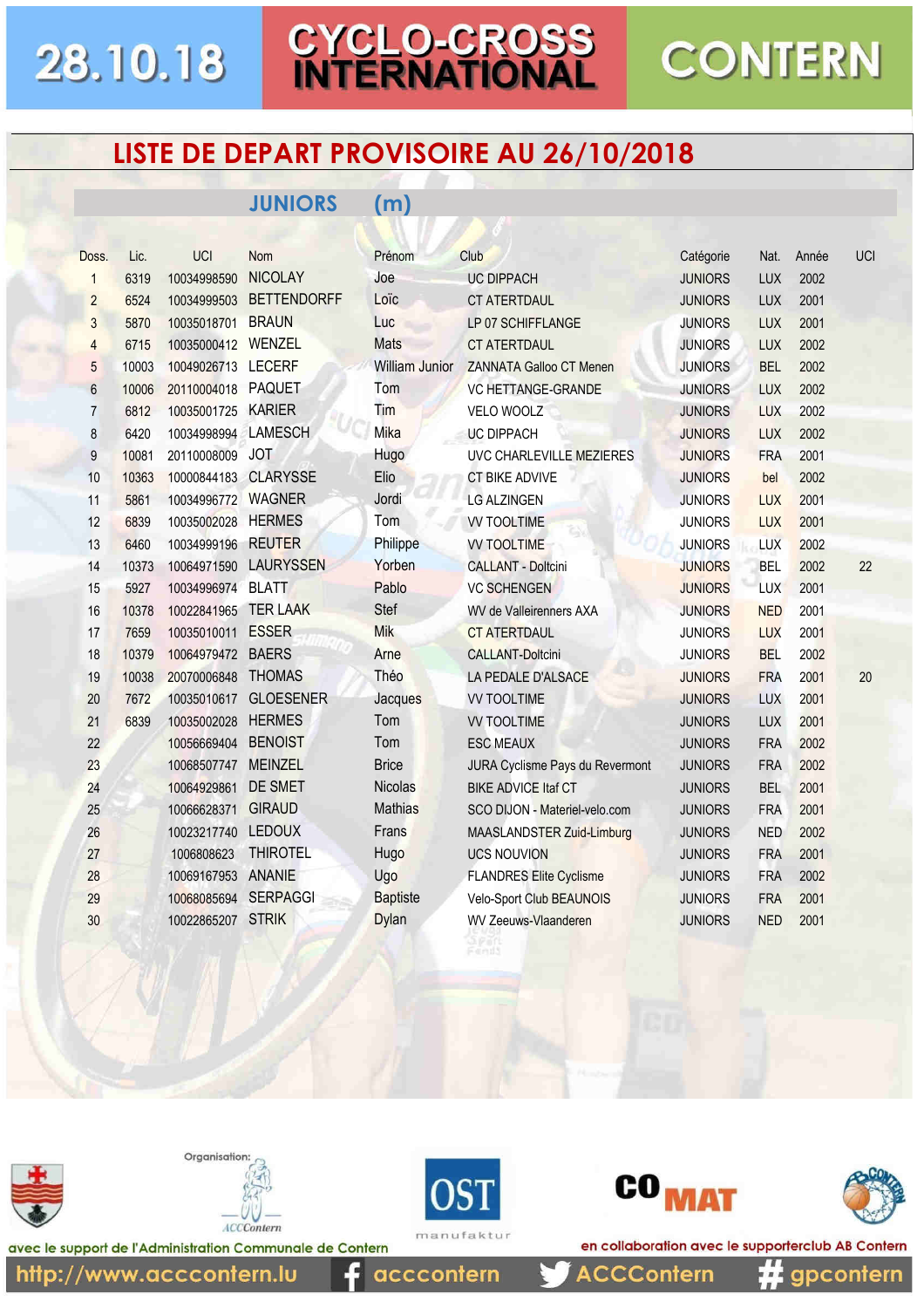# **CONTERN**

### LISTE DE DEPART PROVISOIRE AU 26/10/2018

#### **ELITE / U23 (f)**

| Doss. | Lic.  | <b>UCI</b>  | <b>Nom</b>         | Prénom          | Club                                | Catégorie      | Nat.       | Année | <b>UCI</b>     |
|-------|-------|-------------|--------------------|-----------------|-------------------------------------|----------------|------------|-------|----------------|
| 51    |       | 10010611780 | <b>VERHOEVEN</b>   | Suzanne         | MILWAUKEE - Alphamotorhomes         | <b>ESPOIRS</b> | <b>BEL</b> | 1996  | 79             |
| 52    |       | 10009360177 | <b>BELLAERT</b>    | Axelle          | <b>VONDEMOLEN Cycling Team</b>      | <b>ESPOIRS</b> | <b>BEL</b> | 1997  | 128            |
| 53    | 5151  | 10003145511 | <b>LAMBORELLE</b>  | <b>Nathalie</b> | LP 07 SCHIFFLANGE                   | <b>ELITE</b>   | <b>LUX</b> | 1988  | 163            |
| 54    |       | 10008990264 | <b>VAN ANROOIJ</b> | Lindy           | MILWAUKEE - Alphamotorhomes         | <b>ESPOIRS</b> | <b>NED</b> | 1996  | 194            |
| 55    | 7556  | 10010674529 | <b>MAES</b>        | <b>Elise</b>    | <b>LC TETANGE WNT Cycling</b>       | <b>ELITE</b>   | <b>LUX</b> | 1992  | 199            |
| 56    |       | 10009859022 | VAN DER BURG       | Esther          | MILWAUKEE - Alphamotorhomes         | <b>ESPOIRS</b> | <b>NED</b> | 1998  | 216            |
| 57    | 5977  | 10015546151 | <b>MAUS</b>        | Laetitia        | LC TETANGE WCP                      | <b>JUNIORS</b> | <b>LUX</b> | 2001  | 311            |
| 58    |       | 1000912665  | <b>SCHWAGER</b>    | Mara            | LP MUHLENBACH                       | <b>ELITE</b>   | <b>GER</b> | 1982  | 374            |
| 59    |       | 10007952465 | <b>MAES</b>        | Shana           | <b>VONDEMOLEN Cycling Team</b>      | <b>ESPOIRS</b> | <b>BEL</b> | 1995  | 424            |
| 60    |       | 10022837521 | <b>VAN ANROOIJ</b> | <b>Shirin</b>   | Team 185                            | <b>JUNIORS</b> | <b>NED</b> | 2002  | 425            |
| 61    |       | 10010600868 | <b>KRANS</b>       | Laura           | De NOORDELIJKE ATB-Club             | <b>ELITE</b>   | <b>NED</b> | 1987  | 431            |
| 62    |       | 10011381619 | <b>MULDER</b>      | Masha           | <b>RESTORE Cycling</b>              | <b>ELITE</b>   | <b>NED</b> | 1994  | 434            |
| 63    |       | 10036141776 | VAN DE PUTTE       | Kim             | <b>BIKE ADVICE - Itaf CT</b>        | <b>ELITE</b>   | <b>BEL</b> | 1984  | 488            |
| 64    | 10368 | 10064949059 | <b>VAN LOY</b>     | <b>Tess</b>     | <b>KLEUR OP MAAT - BNS Technics</b> | <b>JUNIORS</b> | <b>BEL</b> | 2001  | 491            |
| 65    | 10086 | 10066711227 | <b>JUNG</b>        | Rosine          | <b>VTT FUN CLUB</b>                 | <b>JUNIORS</b> | <b>FRA</b> | 2002  |                |
| 66    | 10370 | 10023521470 | ALLART             | Océane          | <b>Velo Sprint BOUCHAIN</b>         | <b>ESPOIRS</b> | <b>FRA</b> | 2000  |                |
| 67    | 10063 | 20120004547 | <b>ZEIMETH</b>     | <b>Marie</b>    | <b>ROUSSY Bike Club</b>             | <b>JUNIORS</b> | <b>FRA</b> | 2002  |                |
| 68    | 6067  | 10034997681 | <b>NOTHUM</b>      | Lis             | <b>UC MUNNEREFER Velosfrenn WCP</b> | <b>JUNIORS</b> | <b>LUX</b> | 2002  |                |
| 69    |       | 10002483180 | <b>NOBUS</b>       | Anja            | <b>TRUST MTB Team</b>               | <b>ELITE</b>   | <b>BEL</b> | 1974  |                |
| 70    |       | 10009486883 | <b>BOONEN</b>      | Valerie         | <b>DE KASTELSE Durvers</b>          | <b>ELITE</b>   | <b>BEL</b> | 1993  |                |
| 71    |       | 10010618349 | <b>DOBBELAERE</b>  | Jana            | <b>KLEUR OP MAAT - BNS Technics</b> | <b>ESPOIRS</b> | <b>BEL</b> | 1996  |                |
| 72    |       | 10023433665 | <b>PIETERSE</b>    | Puck            | ZZPR.NL - Handclean - Orange B      | <b>JUNIORS</b> | <b>NED</b> | 2002  |                |
| 73    |       | 10002932111 | <b>SELS</b>        | Loes            | PAUWELS Sauzen - Vastgoedservice    | <b>ELITE</b>   | <b>BEL</b> | 1982  | $\overline{7}$ |
|       |       |             |                    |                 |                                     |                |            |       |                |









avec le support de l'Administration Communale de Contern

**ACCContern** acccontern

gpcontern

en collaboration avec le supporterclub AB Contern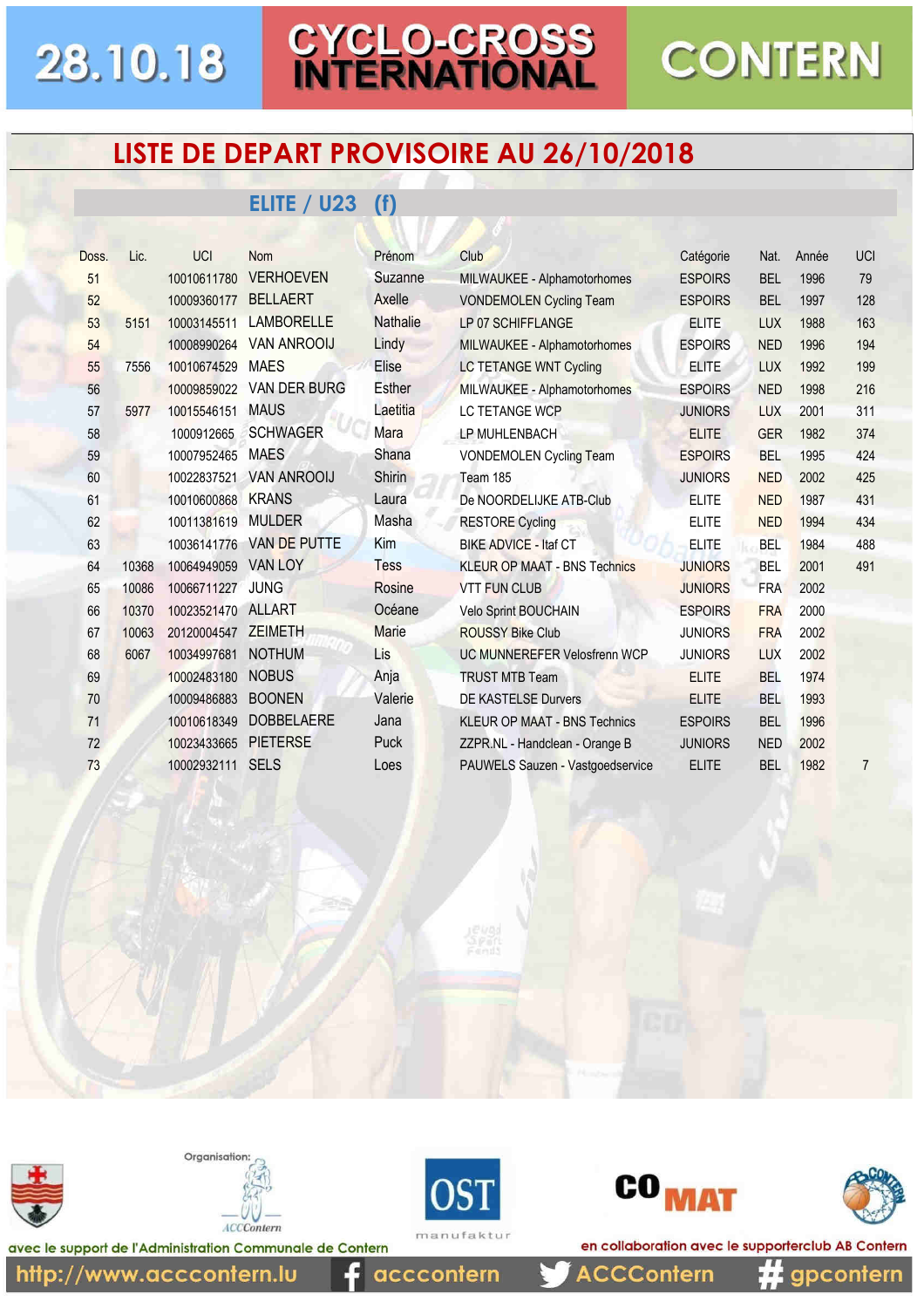### **LISTE DE DEPART PROVISOIRE AU 26/10/2018**

#### **ELITE / U23 (m)**

| Doss.           | Lic.  | <b>UCI</b>          | Nom                    | Prénom         | Club                                 | Catégorie      | Nat.       | Année | <b>UCI</b> |
|-----------------|-------|---------------------|------------------------|----------------|--------------------------------------|----------------|------------|-------|------------|
| 1               |       | 10006118761         | <b>VAN KESSEL</b>      | Corne          | <b>TELENET Fidea Cycling Team</b>    | <b>ELITE</b>   | <b>NED</b> | 1991  | 6          |
| $\overline{2}$  |       | 10001515002         | <b>HEKELE</b>          | Emil           | <b>GALAXY Cyklosvec Stevens</b>      | <b>ELITE</b>   | CZE        | 1977  | 66         |
| 3               | 372   | 10005674682         | <b>DIAS DOS SANTOS</b> | Vincent        | <b>LC TETANGE</b>                    | <b>ELITE</b>   | <b>LUX</b> | 1990  | 160        |
| 4               | 3379  | 10001373037         | <b>BAUSCH</b>          | <b>Gusty</b>   | Velosfrënn GUSTY BRUCH               | <b>ELITE</b>   | <b>LUX</b> | 1980  | 166        |
| 5               | 6010  | 10010955829         | <b>SCHREIBER</b>       | Félix          | <b>VV TOOLTIME</b>                   | <b>ESPOIRS</b> | <b>LUX</b> | 1999  | 195        |
| $6\phantom{.}6$ |       | 10010777589         | WALKERDEN              | Ben            | <b>CARNEGIE Caufield CC</b>          | <b>ESPOIRS</b> | <b>AUS</b> | 1998  | 223        |
| $\overline{7}$  | 5709  | 10010947543         | <b>LEYDER</b>          | <b>Misch</b>   | <b>VC DIEKIRCH</b>                   | <b>ESPOIRS</b> | <b>LUX</b> | 1999  | 250        |
| 8               |       | 10009549127         | <b>DERVEAUX</b>        | <b>Niels</b>   | <b>TARTELETTO - Isorex</b>           | <b>ESPOIRS</b> | <b>BEL</b> | 1997  | 269        |
| 9               |       | 10010946129         | <b>GOEMAN</b>          | Andreas        | <b>TELENET Fidea Cycling Team</b>    | <b>ESPOIRS</b> | <b>BEL</b> | 2000  | 278        |
| 10              |       | 10011062529         | <b>SCHMIDT</b>         | Marvin         | <b>SC BAD MARIENBERG-Unnau</b>       | <b>ELITE</b>   | <b>GER</b> | 1992  | 296        |
| 11              |       | 10007174142         | <b>DIDIER</b>          | Anthonin       | S.C. Olympique de DIJON              | <b>ELITE</b>   | <b>FRA</b> | 1993  | 302        |
| 12              | 10162 | 10008650461         | <b>HENNAUX</b>         | Loic           | <b>Team Off Road COLNAGO</b>         | <b>ELITE</b>   | <b>BEL</b> | 1996  | 306        |
| 13              |       | 10016350241         | <b>BELLENS</b>         | Jarno          | PAUWELS Sauzen - Vastgoedservice     | <b>ESPOIRS</b> | <b>BEL</b> | 2000  | 308        |
| 14              |       | 10016327609         | VAN DE PUTTE           | <b>Niels</b>   | <b>IKO - Beobank Crossteam</b>       | <b>ESPOIRS</b> | <b>BEL</b> | 2000  | 313        |
| 15              |       | 10009360076         | <b>MAYER</b>           | Daniel         | <b>KC HLINSKO</b>                    | <b>ELITE</b>   | <b>CZE</b> | 1997  | 339        |
| 16              |       | 10009768385         | <b>LIESSENS</b>        | Jarno          | Creafin TÜV-SÜD                      | <b>ESPOIRS</b> | <b>BEL</b> | 1998  | 346        |
| 17              | 5104  | 10009748480         | <b>FRIES</b>           | Noah           | <b>LC TETANGE</b>                    | <b>ESPOIRS</b> | LUX        | 1998  | 365        |
| 18              |       | 10009748076         | <b>SIEBENS</b>         | Gianni         | <b>Young Cycling Talent D&amp;D</b>  | <b>ESPOIRS</b> | <b>BEL</b> | 1998  | 376        |
| 19              | 7125  | 10013680519         | <b>WEISGERBER</b>      | Pol            | <b>LG ALZINGEN</b>                   | <b>ELITE</b>   | <b>LUX</b> | 1989  | 397        |
| 20              | 5787  | 10010780118         | <b>THILL</b>           | <b>Maurice</b> | <b>VV TOOLTIME</b>                   | <b>ESPOIRS</b> | <b>LUX</b> | 1998  | 402        |
| 21              | 10349 | 10010998467         | <b>DEBEIR</b>          | Arno           | MARLUX - Bingoal                     | <b>ESPOIRS</b> | <b>BEL</b> | 1999  | 418        |
| 22              |       | 10023478933         | <b>RIMAN</b>           | Jakub          | TJ AS MLADA BOLESLAV                 | <b>ESPOIRS</b> | CZE        | 2000  | 436        |
| 23              | 5555  | 10009127579         | <b>GLEIS</b>           | Eric           | Velosfrënn GUSTY BRUCH               | <b>ELITE</b>   | <b>LUX</b> | 1996  | 463        |
| 24              |       | 10010956233         | <b>WUYTS</b>           | Mathijs        | <b>AQROC Pauwels-Sauzen</b>          | <b>ESPOIRS</b> | <b>BEL</b> | 1998  | 488        |
| 25              | 10155 | 10008625405         | <b>VAN DIJKE</b>       | Koen           | Two Het SNELLE WIEL                  | <b>ELITE</b>   | <b>NLD</b> | 1996  | 581        |
| 26              | 7766  | 10015544333         | <b>PHILIPPE</b>        | Ben            | <b>VV TOOLTIME</b>                   | <b>ELITE</b>   | <b>LUX</b> | 1986  | 595        |
| 27              |       | 10011080818         | <b>REMONDET</b>        | Valentin       | Team MATERIEL-VELO.COM               | <b>ESPOIRS</b> | <b>FRA</b> | 1999  | 614        |
| 28              |       | 10010946230         | <b>JARY</b>            | David          | TJ AS MLADA BOLESLAV                 | <b>ESPOIRS</b> | CZE        | 1998  | 616        |
| 29              |       | 10016322656         | <b>FERDINANDE</b>      | Anton          | <b>CALLANT - Doltcini</b>            | <b>ESPOIRS</b> | <b>BEL</b> | 2000  | 633        |
| 30              |       | 10009768890         | <b>PAUWELS</b>         | Tijl           | <b>MARLUX - Bingoal Cycling Team</b> | <b>ESPOIRS</b> | <b>BEL</b> | 1998  | 643        |
| 31              | 10355 | 10015019119 MODER   |                        | Lucas          | <b>Team MACADAMS COWBOYS</b>         | <b>ESPOIRS</b> | <b>FRA</b> | 1997  |            |
| 32              | 7959  | 10016175136 GLODEN  |                        | Jeff           | Hirondelle SCHUTTRANGE               | <b>ELITE</b>   | <b>LUX</b> | 1994  |            |
| 33              | 7811  | 10023530362         | <b>NEDERVEEN</b>       | <b>Steven</b>  | <b>CT ATERTDAUL</b>                  | <b>ESPOIRS</b> | <b>LUX</b> | 2000  |            |
| 34              | 10007 | 10023530059         | <b>MARASCO</b>         | Lorenzo        | <b>VC HETTANGE-GRANDE</b>            | <b>ESPOIRS</b> | <b>FRA</b> | 1998  |            |
| 35              | 1162  | 10008630253         | <b>TURCHI</b>          | Luc            | <b>TEAM SNOOZE</b>                   | <b>ELITE</b>   | <b>LUX</b> | 1995  |            |
| 36              | 6115  | 10008009756         | <b>MANGERS</b>         | Dan            | <b>SAF ZEISSENG</b>                  | <b>ELITE</b>   | <b>LUX</b> | 1994  |            |
| 37              | 10050 | 10015472995         | <b>CHOPINEAUX</b>      | Enzo           | <b>BAROUDEUR DE LIGNY</b>            | <b>ESPOIRS</b> | <b>FRA</b> | 1998  |            |
| 38              | 7804  | 10072458273 BROKOPP |                        | Andreas        | <b>LC TETANGE</b>                    | <b>ESPOIRS</b> | <b>LUX</b> | 2000  |            |







acccontern



en collaboration avec le supporterclub AB Contern



gpcontern

**CONTERN** 

avec le support de l'Administration Communale de Contern

**ACCContern**